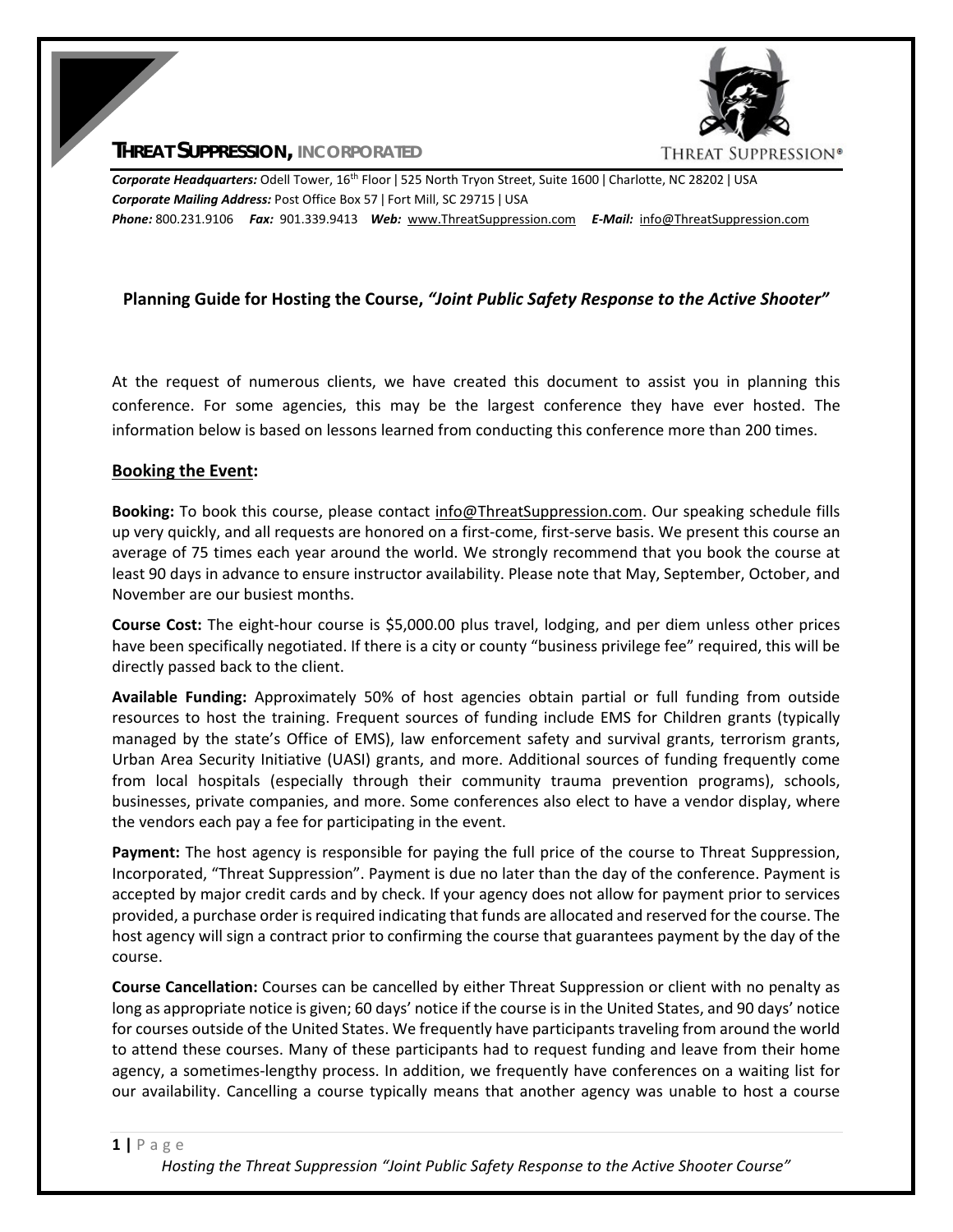during that time. The only exceptions occur if the conference is cancelled, rescheduled or postponed due to force majeure, Act of God, or any other event that renders performance of this conference impracticable, illegal, or impossible.

# **Scheduling the Event:**

**Best Days:** If this course is primarily for career public safety personnel, we recommend that you schedule the course during a week day. If you plan on including many school employees, you may want to consider hosting this course during the summer or on a teacher workday. If this course is primarily for volunteer public safety personnel, we recommend that you schedule the course on a Saturday. Please note that courses taught on Saturday or Sunday incur an additional \$500.00 fee.

**Times:** This course runs from 0800 to 1700 with an hour and 15 minutes for lunch. We present a tremendous amount of material in this course, and it is important that we stay on time to ensure prompt dismissal at 1700. Please do not expect the instructor to delay the start of the course to allow for late attendees to arrive. This will simply shorten the lunch break. Unless otherwise stated, this course will end promptly at 1700. The course provides two 10‐minute breaks in the morning, an hour and 15 minutes for lunch, and two 10‐minute breaks in the afternoon. It is essential that this course starts on time to ensure on-time completion at 1700. In many cases, the instructor will have a flight to make within two hours of the close of the presentation. Finishing on time allows the instructor time to get to the airport as well as respecting the travel time home for the participants.

**Marketing Material:** Threat Suppression will provide an electronic flyer with your course details that you can use to distribute electronically. We will also advertise the course on our website. We average 10,000 site visits a month to our website. All marketing material using the name Threat Suppression or the Threat Suppression logo must be approved prior to publication by Threat Suppression staff in writing. We also have a long list of local, state, and federal agencies that want to send personnel to our classes whenever they are offered in their area.

**Promotion:** The responsibility for promoting the event lies solely with the hosting agency. We recommend that you begin promoting the course at least 60 days in advance. Please note that at least 70% of our courses reach the maximum capacity of the venue. In several cases, the host has changed the venue location as many as four times to accommodate large numbers of registrants. In many cases, people are placed on a waitlist to attend the training.

**Host Communication:** It is your responsibility to communicate all pertinent information to course attendees. It is also your responsibility to communicate all information and expectations to the venue hosting the seminar. Please refer to the *Venue Best Practices* section to ensure all details are covered.

# **Event Registration:**

**Participant Registration Cost:** The host agency is allowed to charge participants any fee to attend the course. Many host agencies offer the course for free to participants. If host agencies do charge a fee, the average fee ranges from \$25.00 to \$75.00. The host agency is solely responsible for collecting participant registration fees. As a side note, we have found that when the course is offered for free, approximately 5% of people who register for the course will not show up for the course. This can be reduced by sending out frequent reminders of the course, including a reminder the day before the course.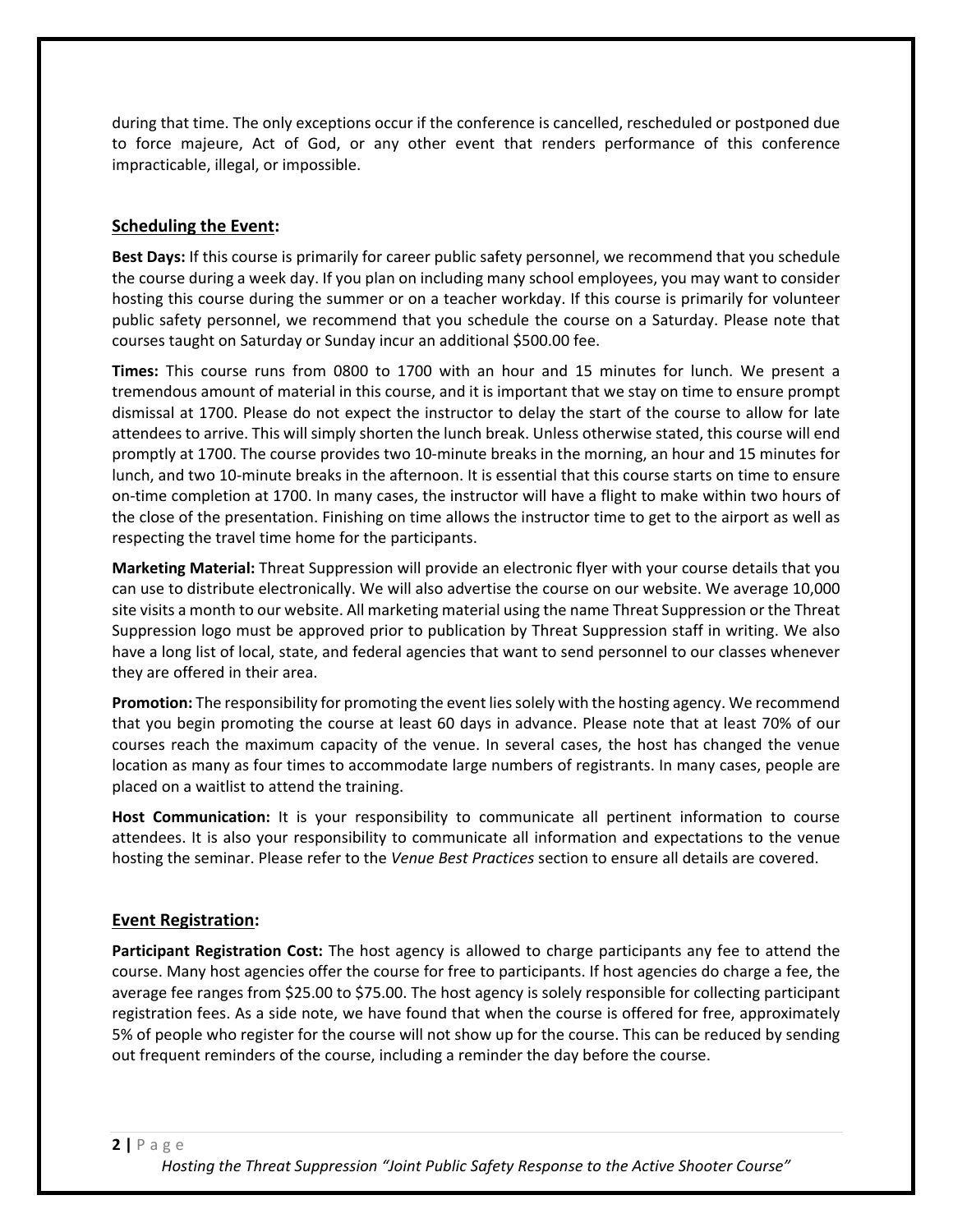**Course Registration:** The host agency is solely responsible for accepting registration emails, phone calls, and processing any registration fees. Depending on how soon you start promoting the event, this process can take weeks. We recommend using www.EventBrite.com to streamline registration. EventBrite is a free registration service as long as you do not charge a registration fee. If you charge a registration fee, EventBrite takes a portion of the fee (for online registration).

**Day of Registration:** Non‐registered attendees often show up the morning of the conference to attend. Please plan to accommodate on-site registration if the course still has vacancies. In nearly all courses, participants arrive 60‐90 minutes prior to the start of the course. If the course is full, please make sure to communicate this to all surrounding agencies so that people do not show up just to get turned away. In the past, participants have traveled from more than three hours away, just to get turned away at the door because the course was completely full.

**Registration Contact Information**: Threat Suppression does not ask for any information of registrants. This information belongs solely to the host agency.

#### **Venue Best Practices:**

**Venue Size:** The average number of attendees to this course is 400. We have had courses that exceed 3,000 participants. Even rural locations that hosted the conference had more than 500 attendees.

**Audio Visual Requirements:** The venue must have a modern audio/visual system. Please ensure that technology staff support staff will be at the venue at least one hour prior to start to assist the presenter in setting up and testing both audio and visual. We also recommend that technology support staff remain on site during the duration of the course to immediately address any audio or visual problems that may occur. The presenter will use a Macintosh laptop to display the PowerPoint. We will have an adapter for the Macintosh computer to connect to a VGA system. We can also use an HDMI connection to provide both audio and visual output. The venue is responsible for providing a projector, screen, and a lavalier microphone. Please note that the lavalier microphone batteries will need to be replaced at lunch. For venues with more than 200 participants, we strongly recommend having multiple screens available so that participants can easily view the presentation. Internet connection is not required for the presenter.

**Room Setup:** The majority of participants will take notes during the presentation. As such, tables are preferred for ease of participant use. Because of the sensitive nature of the presentation, the auditorium must have the ability to be secured from non‐participants during the lecture.

**Restrooms:** Please ensure that adequate restrooms are available for the attendees. At one large conference, the venue closed all but two restrooms for scheduled maintenance on the day of the conference. This led to significant delays on the breaks and major frustration with the 500 attendees.

**Meals and Refreshments:** It is up to the host if they will provide any refreshments or meals to the participants. Most hosts offer limited snacks for breakfast and snacks for an afternoon break. Some hosts have received food donations from local restaurants or businesses. Box lunches allow a quick solution for lunch and the cost of the lunch can be added onto the registration fee. If participants are going to eat out, keep in mind that hundreds of participants will flood nearby eating establishments. We recommend that you have a list of nearby eating establishments available for out‐of‐town participants. For larger conferences, we also recommend that you notify local eateries of a large influx of people coming to eat. Many local eateries have increased their staffing to accommodate the large numbers of people during the lunch break. Please note, there is only one hour and 15 minutes available for lunch.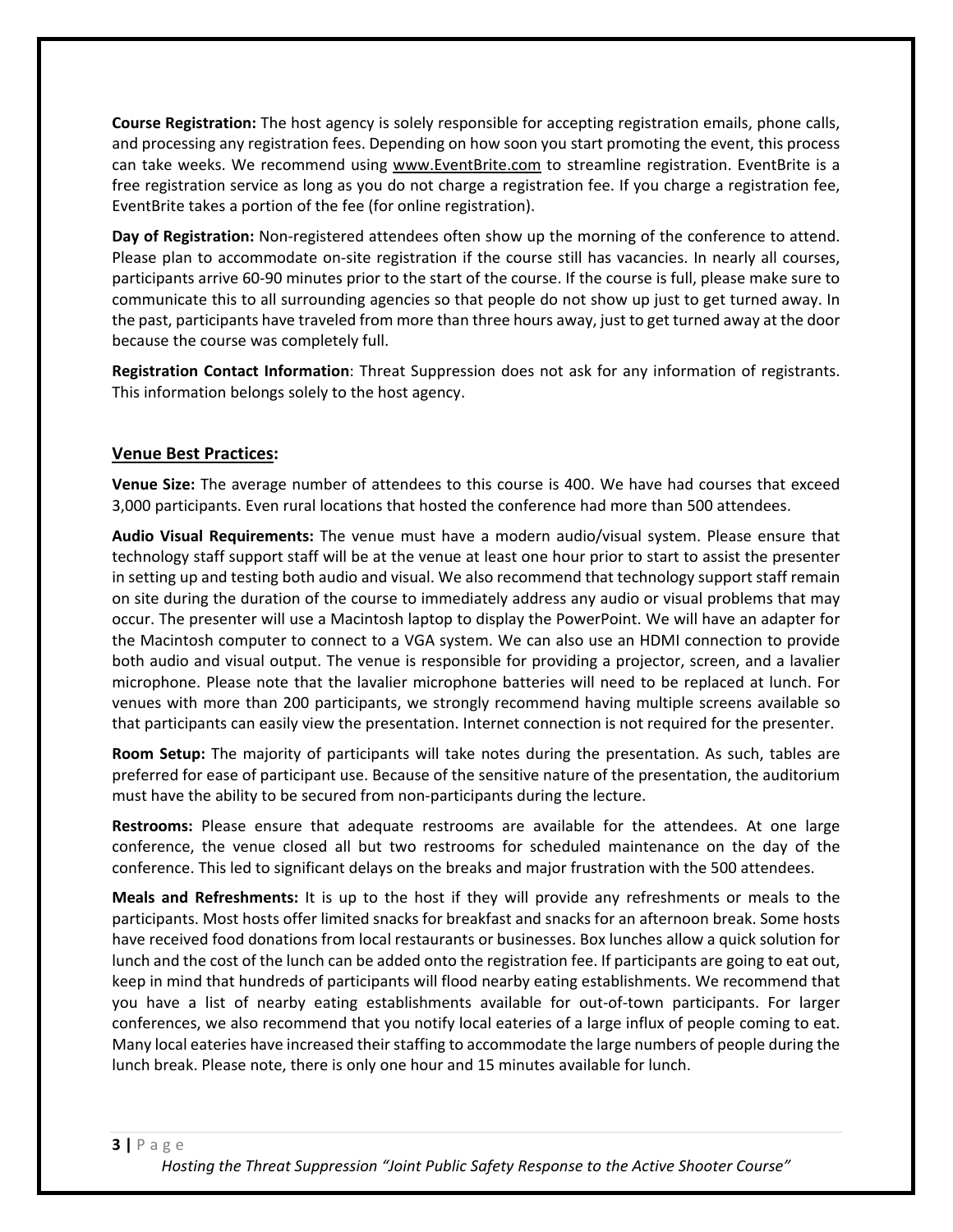**Day of Event:** The host will need to provide adequate staff to check in registered participants. We recommend that registration opens at 0700, as many participants arrive early. Prepare to have a large number of attendees arriving approximately 15 minutes before the start of the course. This often leads to a significant backup at the registration table and attendees entering the auditorium after the presentation has started.

### **Event Promotion Tips:**

**Promotion:** The responsibility for course promotion lies solely with the host agency. The aggressiveness of your marketing will determine the number of participants. Some host agencies have conducted very little marketing and only had 50 people attend. Other host agencies have aggressively marketed the course and have had more than 3,000 people attend.

**Participant Demographics:** Approximately 20% of the attendees will travel from more than three hours away to attend the training. Approximately 5% of the attendees will fly in to attend the training. We recommend that you advertise this course to as many people as possible, knowing that many participants will travel several hundred miles to attend. As a general rule, participants will attend from at least three states. We also recommend that you contact local hotels and get discounted rates for participants attending the course.

**Your Agency Website:** We recommend that you post the course information on your agency's website and social media platforms, including details on how to register, and limitations on who may attend.

**Mass Email Notification:** We recommend that you send the marketing flyer to all surrounding public safety agencies, including local, state, and federal. We recommend that you send this information to area school districts, hospitals, 9‐1‐1 centers, and identified critical infrastructure security managers. We also recommend that you send information on the course to your state Fusion (intelligence) center, or state Office of Emergency Management for widespread distribution.

#### **Attendance:**

**Attendance Restrictions:** This conference is open to all active public safety (law enforcement, fire, EMS, 9-1-1, emergency management), military law enforcement/intelligence, military command teams, government intelligence analysts, elected officials, school administrators, hospital administrators, and security managers from recognized critical infrastructure institutions. It is the responsibility of the host agency to vet each attendee. We ask that you pay close attention to the registrants. We have had members of the media, Sovereign Citizens, convicted felons, bounty hunters, and other people attempt to attend the courses using a variety of means to register. Requiring the participants to register using their official work e‐mail address is one of the easiest ways to initially vet attendees.

Security. A large number of law enforcement officers will attend the training and want to focus their complete attention on the training. Because of this, we ask the course coordinator to ensure that appropriate security measures are in place to protect the attendees during the course and allow participants to focus on the training. Depending on the size of the conference, this may be accomplished by securing the facility during the course, or posting a law enforcement officer(s) to provide security.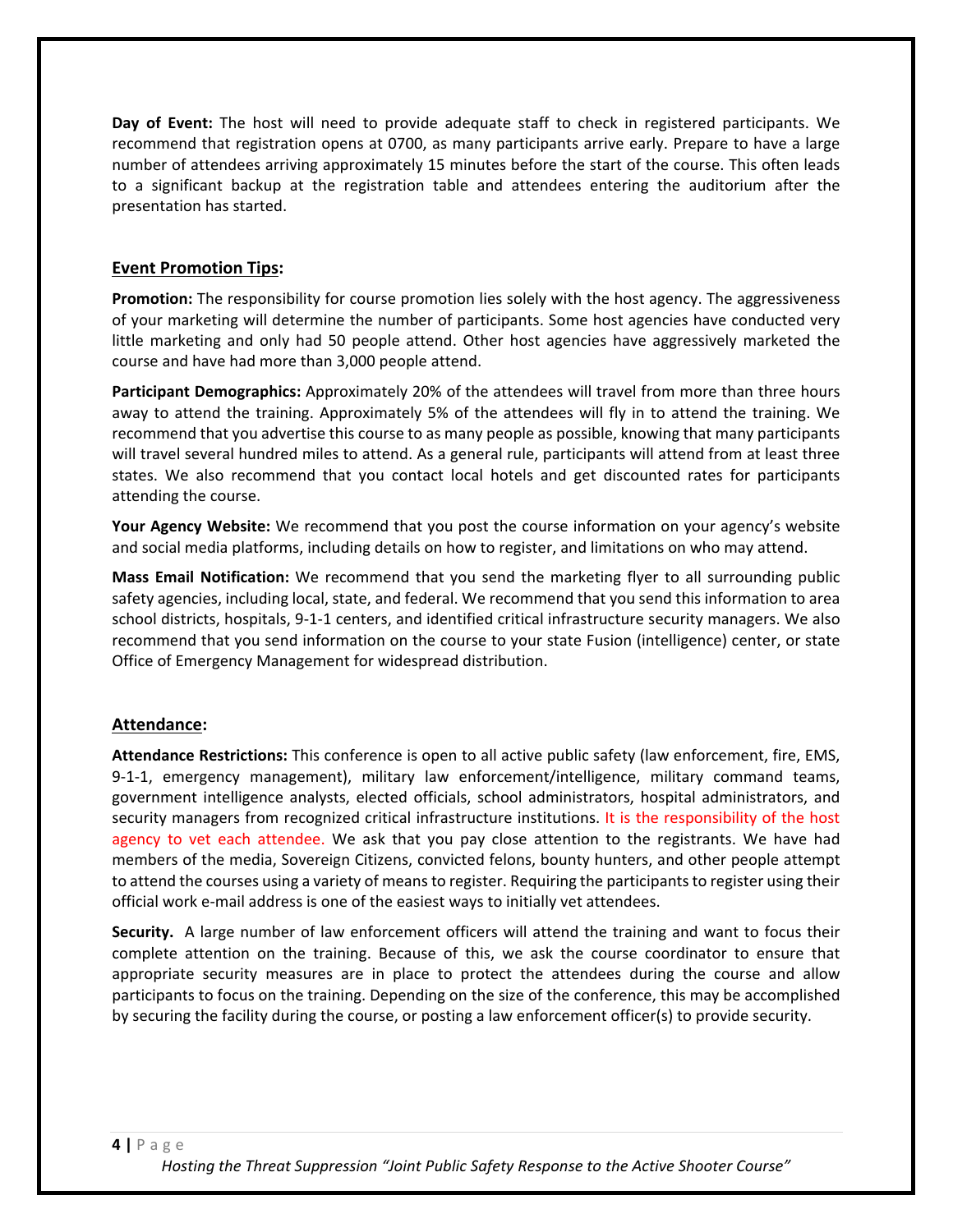**Media Requests.** The media frequently request to conduct feature stories when we present training. We have conducted more than 60 local media interviews on the day of the course. We are more than happy to accommodate media interview requests. We encourage you to let the media know about the training, as this is an excellent opportunity to highlight your agency's dedication to preparing for active shooter events. We frequently conduct the media interviews immediately before the class starts, or on the lunch break. However, because this material is *Law Enforcement Sensitive*, we have a very strict policy for media personnel. This policy is defined below and the Client is responsible for enforcing this policy:

- Members of the media may attend the first 20 minutes of the course for the purpose of taking still photos and videos. After the first 20 minutes, the media is prohibited from taking any photos or videos of the presentation, and the host agency must ensure the media is escorted from the venue.
- To protect the identity of undercover law enforcement officers in attendance, members of the media and conferences attendees are strictly prohibited from taking any still photos or videos that show any of the attendees' faces without the expressed authorization of the person or persons in the picture. Note that at one presentation a firefighter from the neighboring county took a picture of a slide and posted it to his social media account. In the side of the picture was a eight-member undercover narcotics team from the local sheriff's department sitting with other uniformed officers from their agency. The firefighter inadvertently exposed the identity of the undercover narcotics officers and caused a massive problem for the sheriff's department.
- The host agency is strictly and solely responsible for ensuring that all publications, broadcasts, social media posts, or any other types of information disseminated by the media do not contain any Law Enforcement Sensitive information, or any information that could potentially jeopardize any public safety operations.

# **Use of Electronic Devices During the Course:**

**Because of the sensitive nature of the course content, the use of electronic devices is not allowed at any time during the presentation; this includes cell phones, tablets, laptop computers, and any recording device.** Attendees are strictly forbidden from taking pictures of the slides, or audio/video recording of the presentation. Unfortunately, we continue to have an on-going issue with attendees attempting to audio and video record this presentation. It is the responsibility of the host agency to monitor and enforce the *no electronic device policy* during the conference. We recommend that you place signs on the doors leading into the auditorium to remind attendees of this policy. Participants who attempt to record the presentation will result in stoppage of the presentation and immediate dismissal of the participant who is recording. Participants caught recording may also subject the client to a recording charge of \$4,000.00. Audio and video recording for the client is available for \$4,000.00 so that client may use the recording for future agency training.

# **Continuing Education Credits:**

The majority of host agencies want to provide continuing education credits to attendees. The most common are Peace Officer Standards and Training (POST) credits for law enforcement, fire service continuing education credits, emergency medical services (EMS) continuing education credits, nursing credits, physician credits, and more. Additionally, courses have obtained continuing education credits for elected officials, human resources managers, and professional educator credits.

#### **5 |** Page

*Hosting the Threat Suppression "Joint Public Safety Response to the Active Shooter Course"*